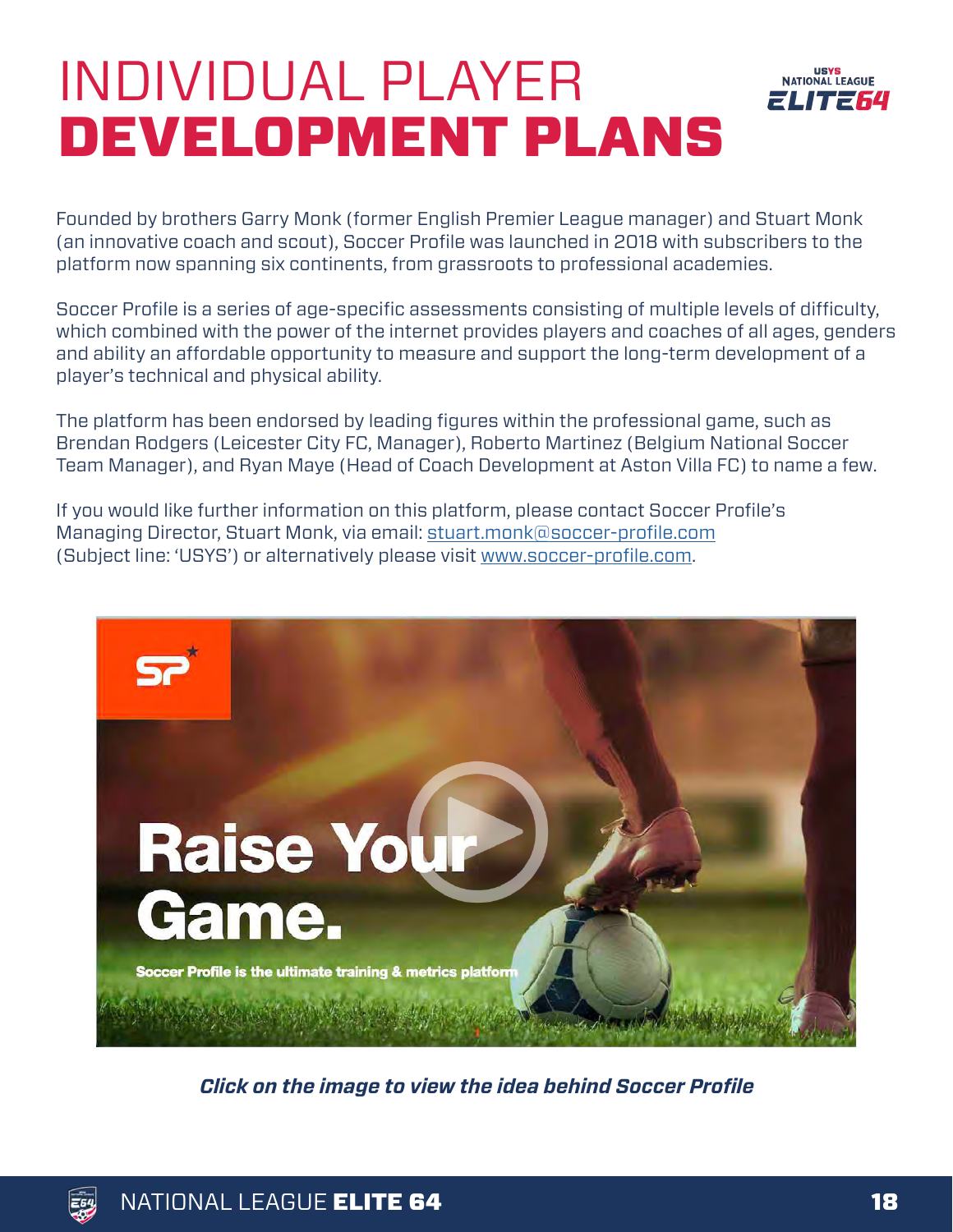## INDIVIDUAL PLAYER DEVELOPMENT PLANS

**Soccer Profile** has developed four match realistic age specific technical assessments that consist of multiple levels of difficulty, aimed at challenging players through their long-term development.

Each assessment comes with a demonstration video of how the assessment should be completed, and an instructional PDF on how to set up and score the assessment.



**USYS**<br>NATIONAL LEAGUE 201230



Four physical assessments have been developed, guided by the advice and expertise of former Liverpool FC head of fitness and conditioning, Ryland Morgans.

Ryland has also provided sport science support behind the assessments to help players fully understand their physical development potential.

## *Click on the images below to view the benefits of each account...*



**Players Individual Account Benefits** 





**Coaches Individual Account Benefits** 

> Individual Coach [Account Benefits](https://www.youtube.com/watch?v=-7XiaNm74pU&feature=youtu.be)



**Teams & Clubs Account Benefits** 

> Team / Club [Account Benefits](https://www.youtube.com/watch?v=DrLbeG6ZVRk&feature=youtu.be)